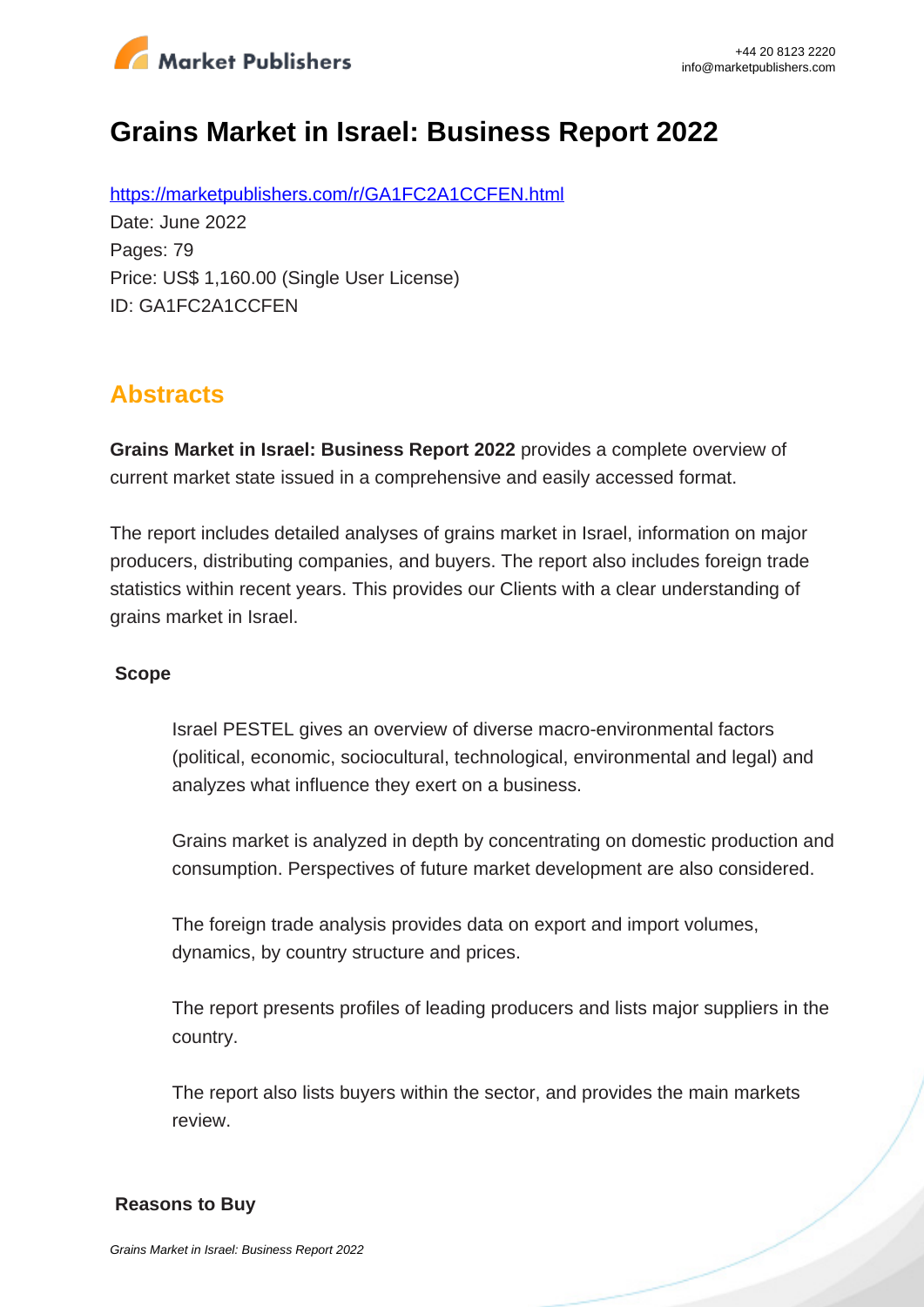

The immediate benefits of buying this report are as follows:

Readers will gain an unrivalled in-depth knowledge about the market.

The report will help the management of your business environment. This will be achieved through the report's unique analysis by providing detailed information about the internal and external factors that affect the market.

Combining primary and secondary techniques, researchers use data sources of different levels starting from international expert view on the market to the data of local authorities and associations.

Your company's business and sales activities will be boosted by gaining an insight into the grains market in Israel.

The report will help you to find prospective partners and suppliers.

Detailed analysis provided in the report will assist and strengthen your company's decision-making processes.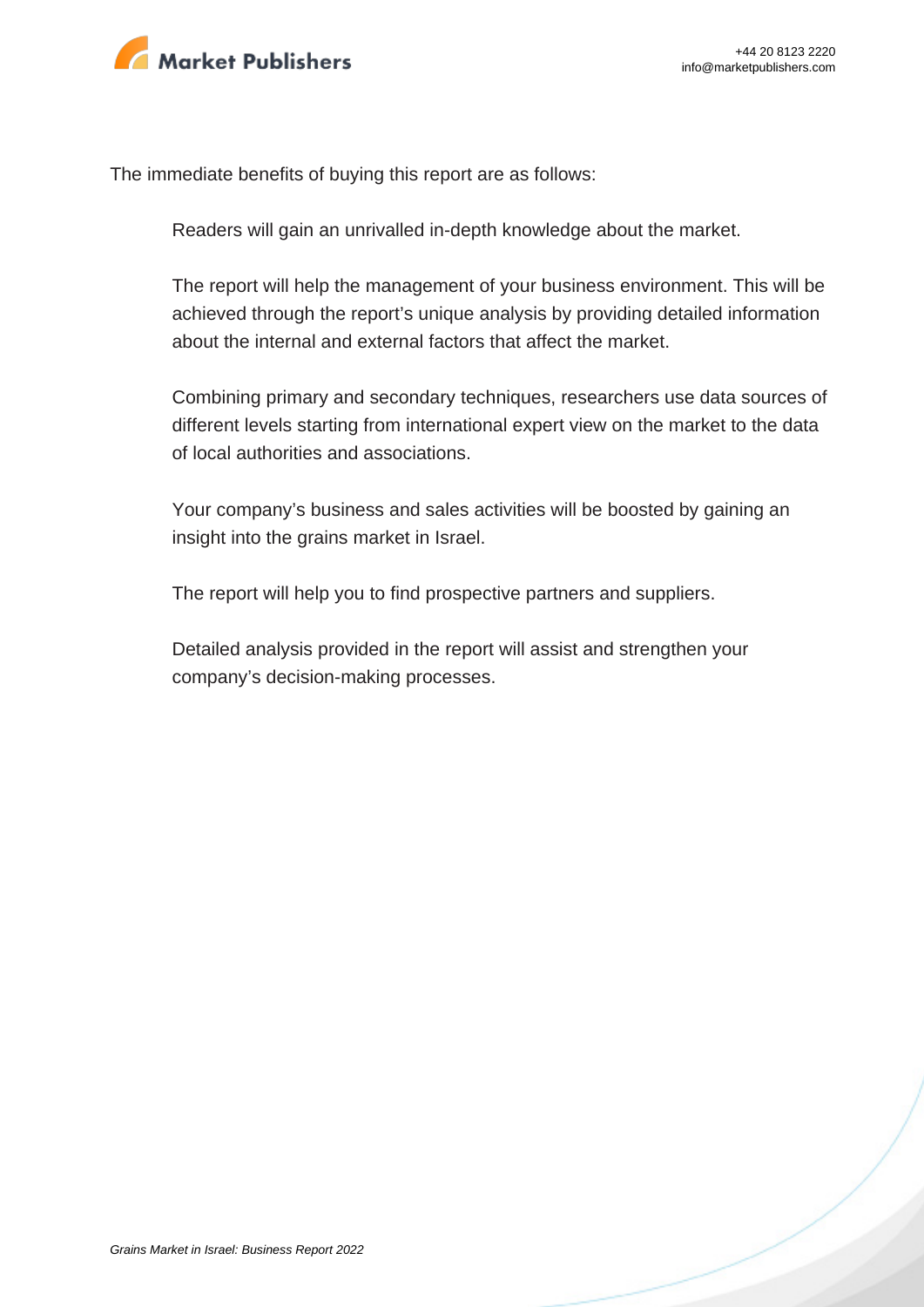

### **Contents**

#### **1. ISRAEL PESTEL ANALYSIS**

- 1.1. Political Factors
- 1.2. Economic Factors
- 1.3. Social Factors
- 1.4. Technological Factors
- 1.5. Environmental Factors
- 1.6. Legal Factors

#### **2. GRAINS MARKET IN ISRAEL**

- 2.1. Overview of grains market
- 2.2. Producers of grains in Israel, including contact details and product range

#### **3. ISRAEL'S FOREIGN TRADE IN GRAINS**

- 3.1. Export and import of wheat and meslin: volume, structure, dynamics
- 3.2. Export and import of rye: volume, structure, dynamics
- 3.3. Export and import of barley: volume, structure, dynamics
- 3.4. Export and import of oats: volume, structure, dynamics
- 3.5. Export and import of maize (corn): volume, structure, dynamics
- 3.6. Export and import of rice: volume, structure, dynamics
- 3.7. Export and import of grains sorghum: volume, structure, dynamics

3.8. Export and import of buckwheat, millet and canary seed; other cereals: volume, structure, dynamics

#### **4. MAJOR WHOLESALERS AND TRADING COMPANIES IN ISRAEL**

#### **5. CONSUMERS OF GRAINS IN ISRAEL MARKET**

- 5.1. Downstream markets of Grains in Israel
- 5.2. Grains consumers in Israel

Please note that Grains Market in Israel: Business Report 2022 is a half ready publication. It only requires updating with the help of new data that are constantly retrieved from Publisher's databases and other sources. This updating process takes 3-5 business days after order is placed. Thus, our clients always obtain a revised and updated version of each report. Please also note that we do not charge for such an updating procedure. BAC Reports has information for more than 25,000 different products available but it is impossible to have all reports updated immediately. That is why it takes 3-5 days to update a report after an order is received.